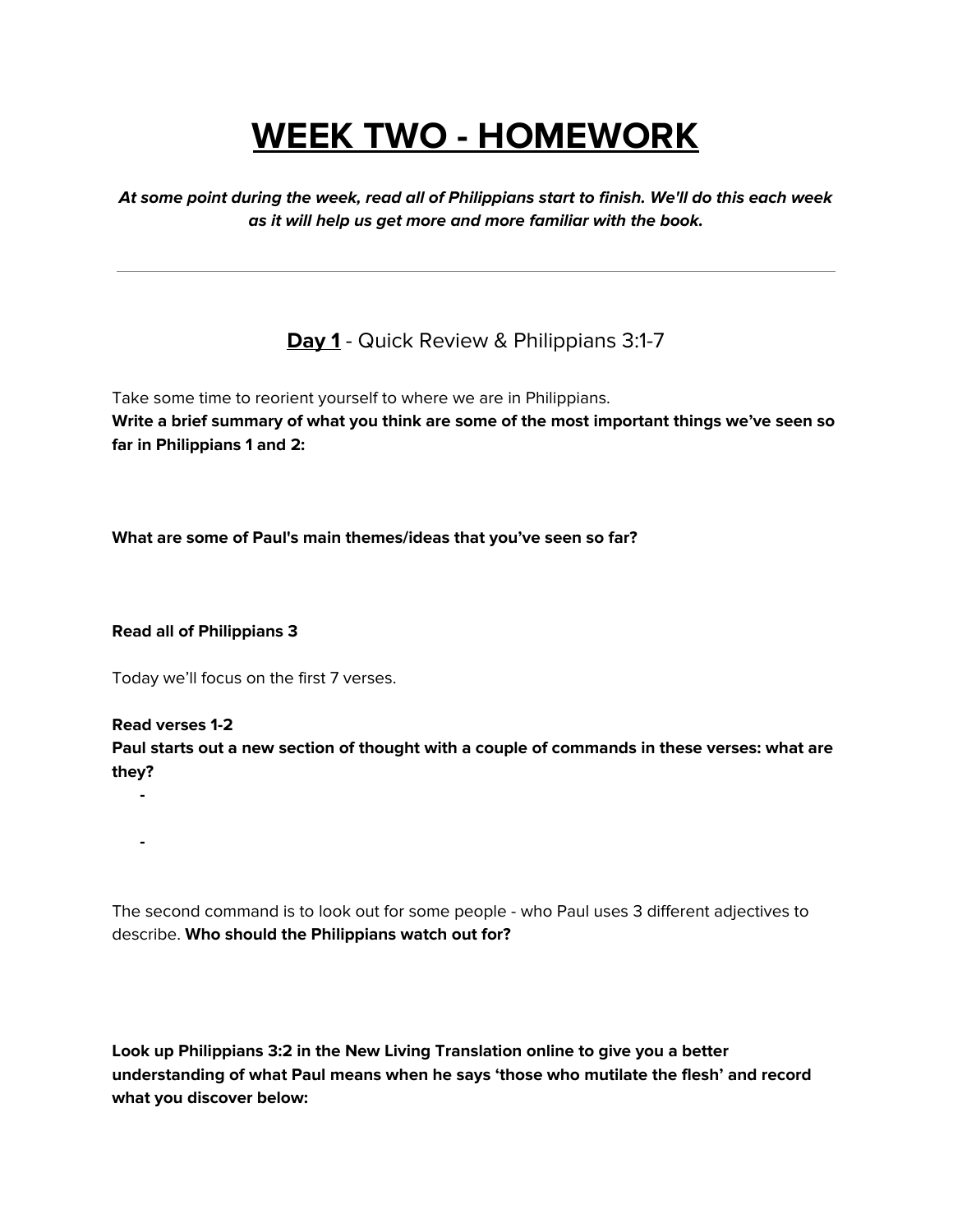This was a point of contention in the early church as believers from a Jewish background would have practiced circumcision and were now a part of churches with Gentile believers who would not have practiced circumcision. This caused division and debate in the early churches.

If you want to see how this played out in the early church you can do some optional exploration and look at the following passages: Galatians 5:1-6, Acts 15:1-21

**Read verse 3 - Paul says "we are the circumcision" according to this verse what does it mean to "be the circumcision"**

In verses 4-7 we find out more about Paul and his background **Record what you learn about Paul below:**

#### **According to verse 7 what does Paul do with his religious resume?**

#### A P P L I C A T I O N - Day 1

What are some modern day "add-ons" to Christianity that we should be on the lookout for and stand against?

- What do you tend to put on your religious resume or put your confidence in that isn't Jesus?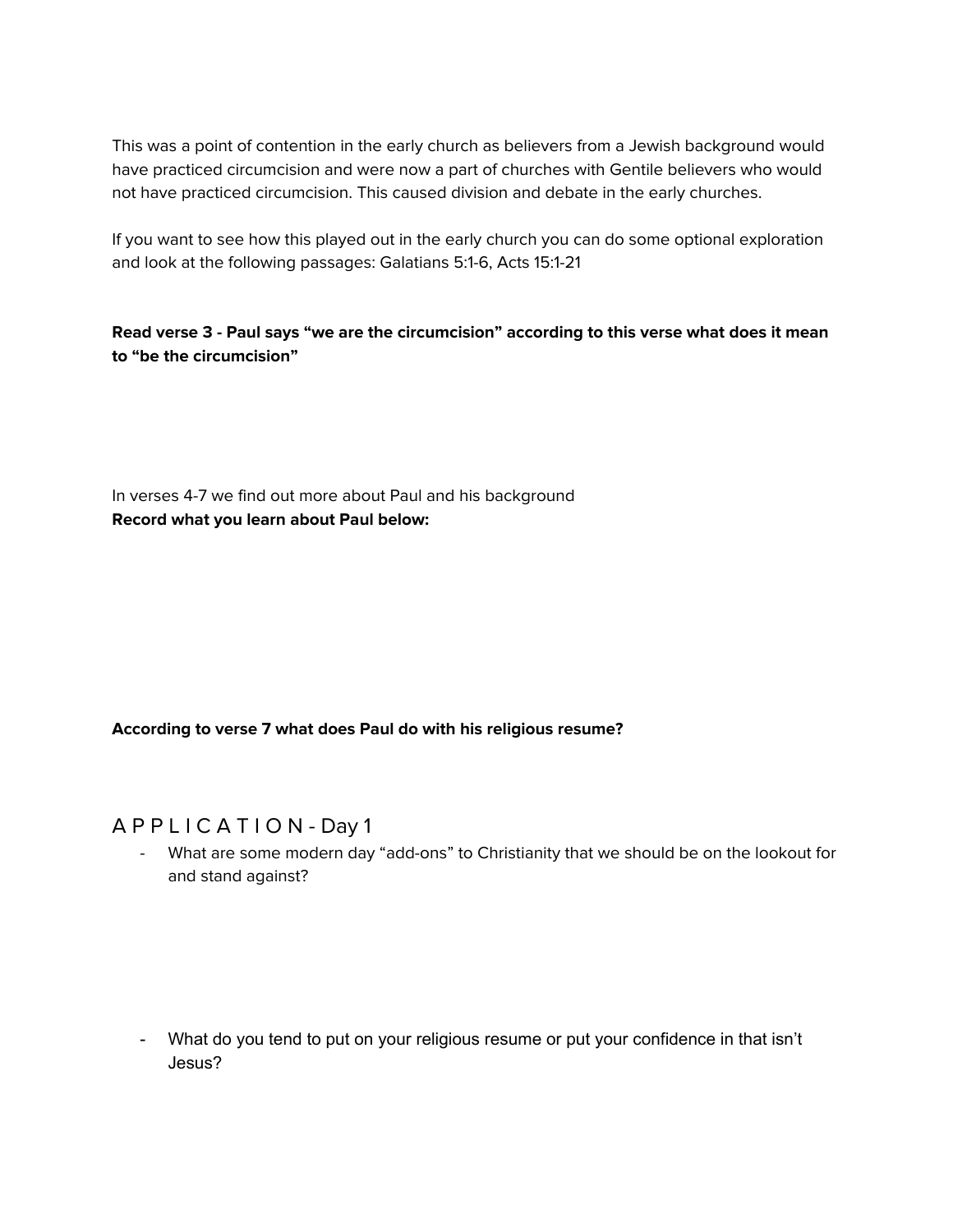## **Day 2** - Philippians 3:7-14

#### **Read Philippians 3:7-14**

#### **Look at verse 8 - why does Paul count everything as loss?**

We see Paul is trading his old life/aspirations (in Day One's section) and trading them for new aspirations. These aspirations are marked by 3 key "Thats"

#### **What are Paul's new aspirations found in verses 8-9a, 10, and 11?**

**- - -**

Let's break down these new goals one by one.

First Paul hopes to "gain Christ and be found in him" in verses 8-9. **According to verse 9 what comes with being found in Christ?**

**How does the origin of this righteousness compare with Paul's previous life?**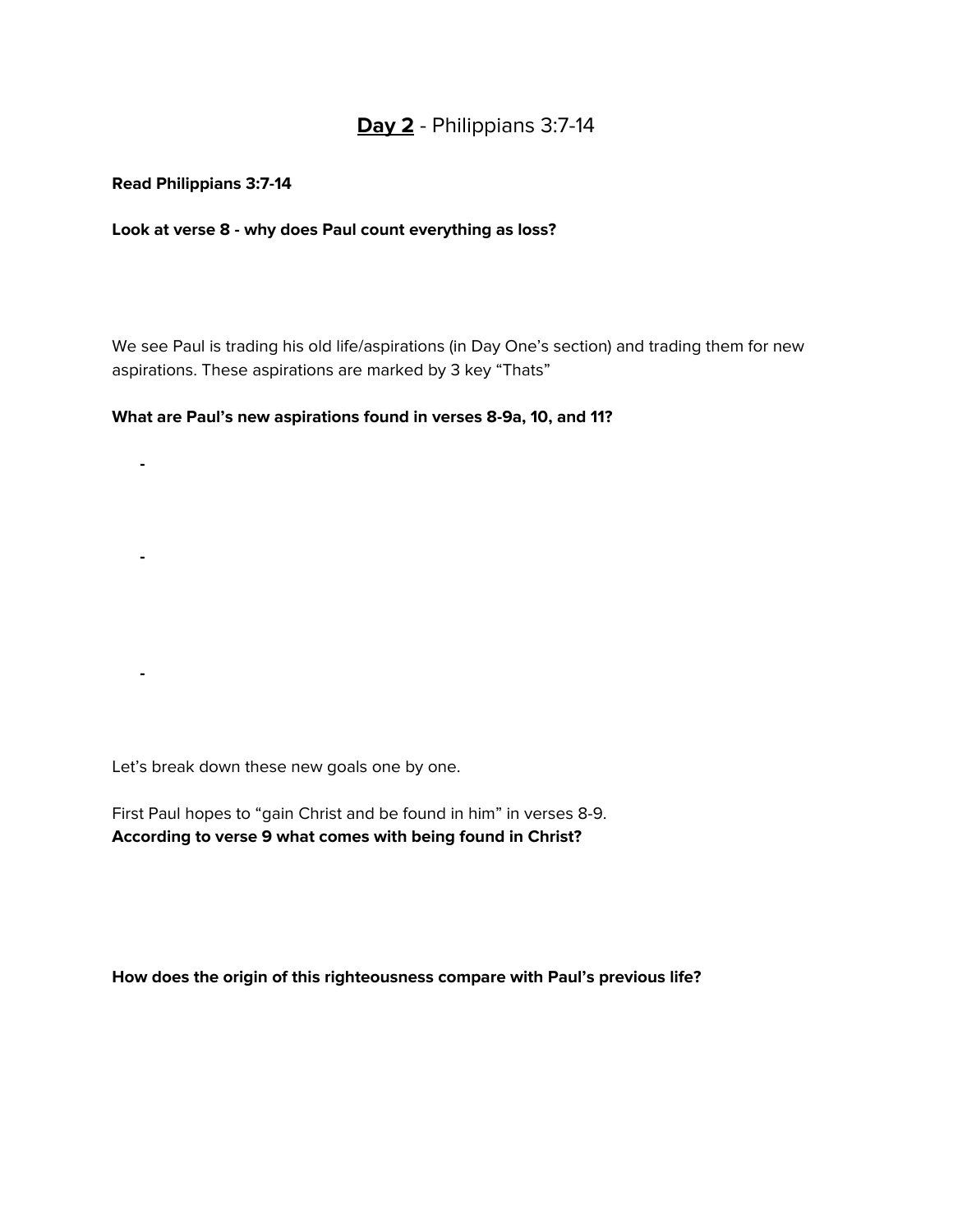Read Romans 10:1-10 **How does this add to your understanding of righteousness that comes from God?**

Secondly, Paul aspires to know Christ and the power of his resurrection and share his sufferings. **Look up this verse in a couple different translations and record below how this helps your understanding of what this means.**

**Read 2 Corinthians 1:3-7 - how does this passage help you think through what it means to "share in his sufferings"**

Finally, Paul's last aspiration is that he would attain resurrection from the dead. Day Three's homework will talk a little more about this, but let's look at a few passages to see what resurrection from the dead means and looks like for us as believers.

#### **Record what you learn from these passages below:**

- **- 1 Thessalonians 4:13-16:**
- **- 1 Corinthians 15:50-57:**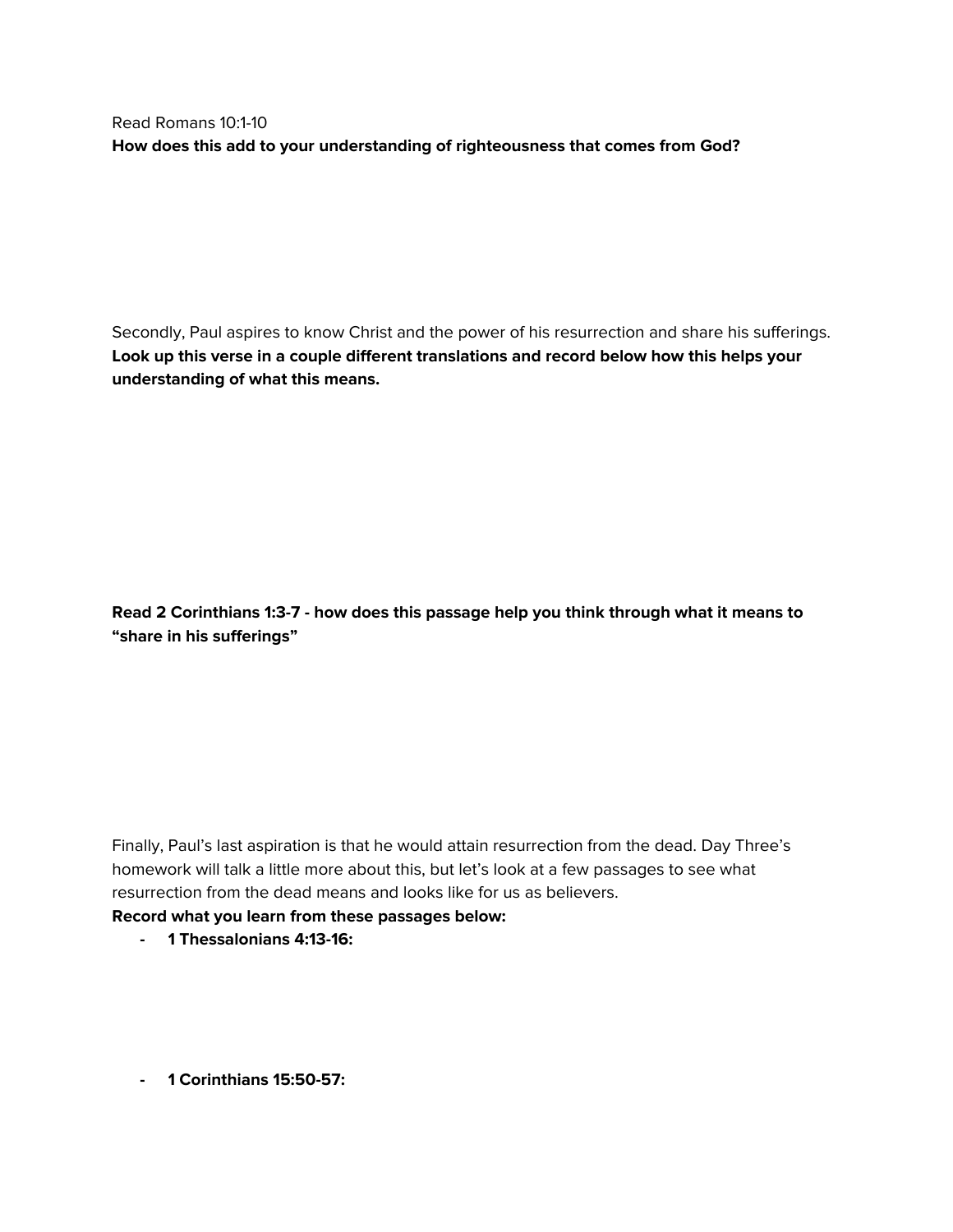**- 1 John 3:1-2**

**According to verses 12-13, where is Paul at in his journey toward these goals?**

**What is his response to where he is at currently? (verse 13-14)**

## A P P L I C A T I O N - Day 2

- How does Paul's reaction of counting everything a loss compared to knowing Christ compare to your own mentality?
	- What are some things you find yourself counting as more valuable than knowing Christ?
- Where have you seen the power of Christ at work in your life or in the lives of those around you?

- What do you need to do to "press on toward the goal"? What would make that easier? How can others keep you accountable?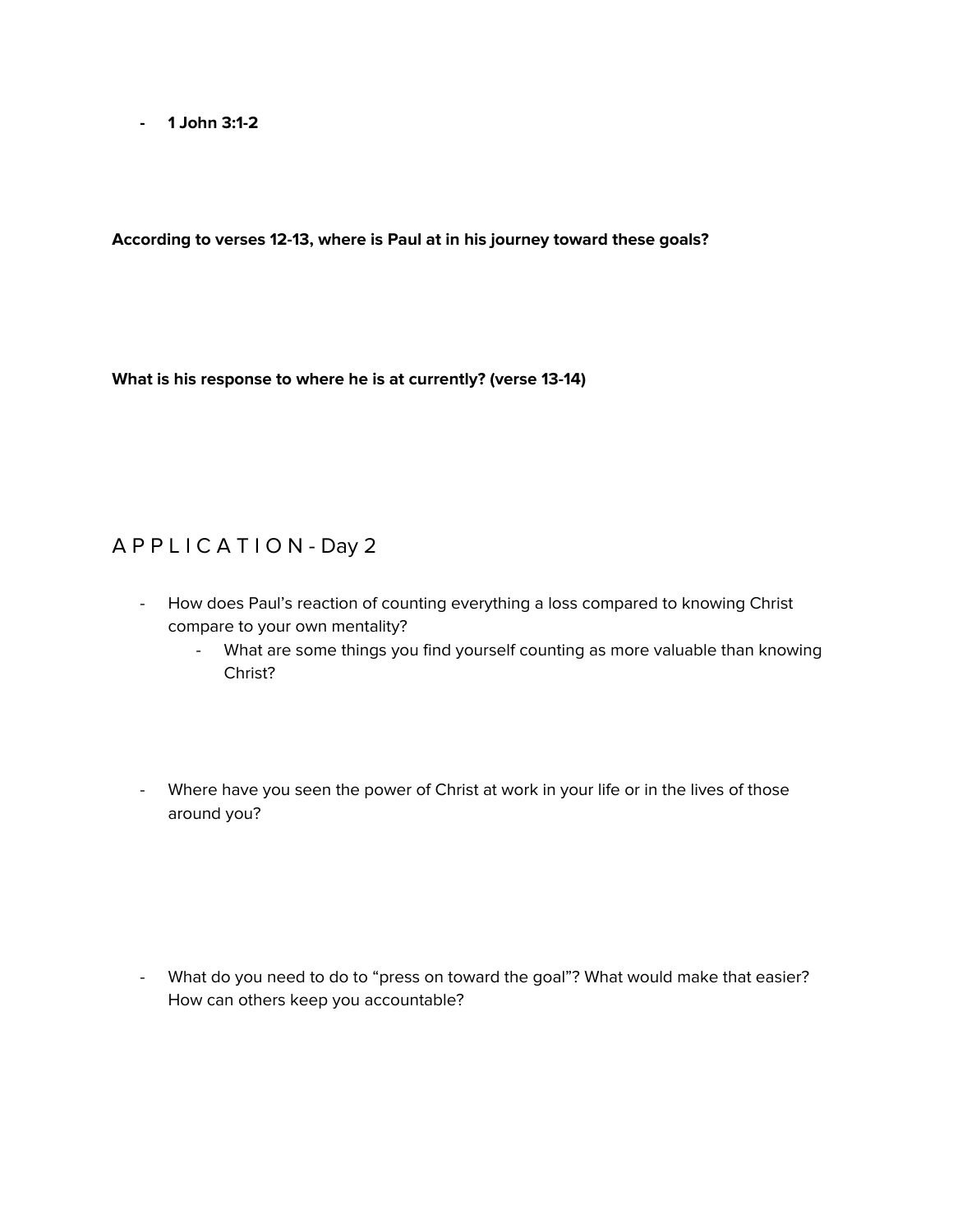# **Day 3** - Philippians 3:15-21

**Read this section**

**What way should those who are mature think that we see in verse 15 - recap the mentality Paul lays out in verses 7-14 in your own words:**

**What does Paul call the Philipipans to do in verses 16 and 17?**

**In verse 18-19 Paul highlights a group of people. Who are they and what are they marked by?**

**How are the Philippians contrasted with this group of people in verse 20? What are they marked by?**

**According to verse 21 - what will Christ do and how?**